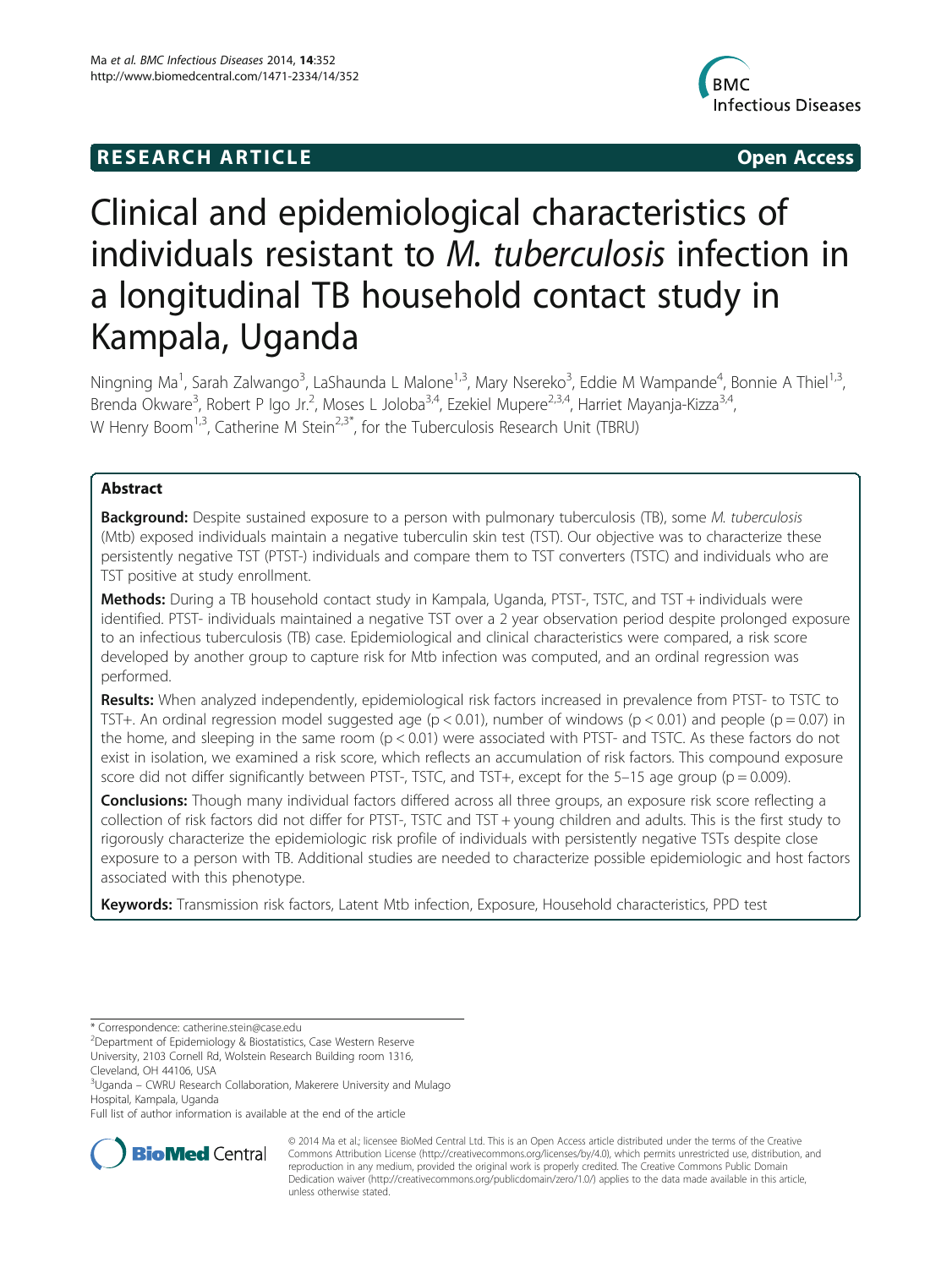# Background

Tuberculosis (TB) is an infectious disease caused by Mycobacterium tuberculosis (Mtb). There are an estimated 8 million new cases and 2 million deaths from TB annually. Uganda is one of the world's 22 highest burden countries with TB, with an annual risk of infection of 3% and annual incidence of new smear positive TB cases of 9.2 per 1000 in an urban setting [1].

Transmission of Mtb requires repeated close contact with someone who has active pulmonary TB and the likelihood of transmission increases with increasing levels of contact. Therefore, it is not surprising that markers of close contact, such as crowded quarters, urban living, and lower socio-economic status, are associated with acquisition of Mtb [2,3]. Clinical characteristics of the person with pulmonary TB that increase the risk of contacts becoming infected include cavitary disease, sputum smear grade, and extent of disease based on x-ray [4-8].

The pathogenesis of TB follows a two-stage process [8]. Infection is the first stage, where, Mtb infection is contained but not eliminated by the innate and adaptive immune response. The second stage consists of progression from infection to active disease, and presents with signs and symptoms caused by the increasing mycobacterial load and the host response; 5-10% of individuals infected with Mtb develop clinical disease. Interestingly, a small percentage of individuals in TB-endemic settings never demonstrate evidence of latent Mtb infection despite persistent and repeated exposure. These individuals consistently test negative by the tuberculin skin test (TST) and/or interferon-γ response assay [9]. Persistently TST negative (PTST-) individuals may be (relatively) resistant to Mtb infection, and little is known about them [10]. Previous population-based and case-contact studies have identified epidemiological risk factors for infection [2,11] but have not characterized PTST- individuals specifically. A few studies in healthcare settings have identified PTSTindividuals [12-14] but these studies were limited in their duration of follow-up and sample size, and because they were conducted in health care settings, not generalizable to a population-based setting. Though we have examined immunological and genetic correlates of the PTST- phenotype [9,15], these individuals have not been thoroughly characterized epidemiologically. This study examines well-characterized risk factors for Mtb infection to determine if specific epidemiologic factors explain the PTST- phenotype, and to assess whether they are simply less likely to acquire Mtb infection.

# Methods

# Study population

The study was approved by University Hospitals Institutional Review Board at University Hospitals Case Medical Center in the United States and the National HIV/AIDS

Research Committee and Uganda National Council for Science and in Uganda, and all participants provided informed consent [2]. The household contact study [16] started enrolling culture-confirmed TB patients and their households in Kampala, Uganda in April 2002, and this analysis includes patients enrolled through January 1, 2008 and followed through December 2010. An index case was defined as the first identified culture-confirmed TB case in the household. Most index cases presented with TB to the Uganda National Tuberculosis and Leprosy Program treatment center at the Old Mulago Hospital in Kampala, Uganda. Some participants also came to the study after hearing about the study via other sources. Home visits were made within 2 weeks of index case's diagnosis, and household contacts were recruited into the study. A household contact was defined as an individual who had resided in the household for at least 7 consecutive days during the 3 months prior to diagnosis of TB in the index cases. The analyses presented here excluded individuals who had TB in the past, were diagnosed with active TB disease at the time of enrollment, or who developed TB during the course of the study. Index cases and all other active TB cases were provided standard treatment regimens (except in rare cases of multidrug resistant TB when appropriate second line treatment was given). Patients were monitored clinically and repeat sputum samples obtained at 1, 2, 5, and 9 months after treatment initiation. After the initial evaluation, participants were evaluated at 3, 6, 12, and 24 months for active TB and with repeat TST if their first and subsequent TST remained negative. All individuals were monitored clinically and if signs and symptoms of TB developed, evaluated as TB suspects. Tuberculin skin testing was done using 5 TU of purified protein derivative (PPD). HIV status was determined by serology.

# Data

Each participant received a full clinical examination, including overall health and symptom survey, chest x-ray, mycobacterial smear, and TST. Sputum smear was classified based on WHO criteria. Latent Mtb infection (TST+) was defined as a reading of at least 5 mm of induration in response to PPD in children less than 5 years old or HIVinfected individuals, and 10 mm in all other individuals, at the time of enrollment [17,18]. TST conversion (TSTC) was defined as a positive TST that occurred after a negative TST with at least a 6 mm increase in induration [15,19]. TST + persons were defined as those with a positive TST at enrollment. Vaccination by Bacillus Calmette-Guerin (BCG) was determined by the presence of BCG scar. Extensive epidemiologic and clinical data were collected on individual risk factors, proximity to the index case, and characteristics of the household [2]. Mycobacterial lineage of the TB index case was identified as described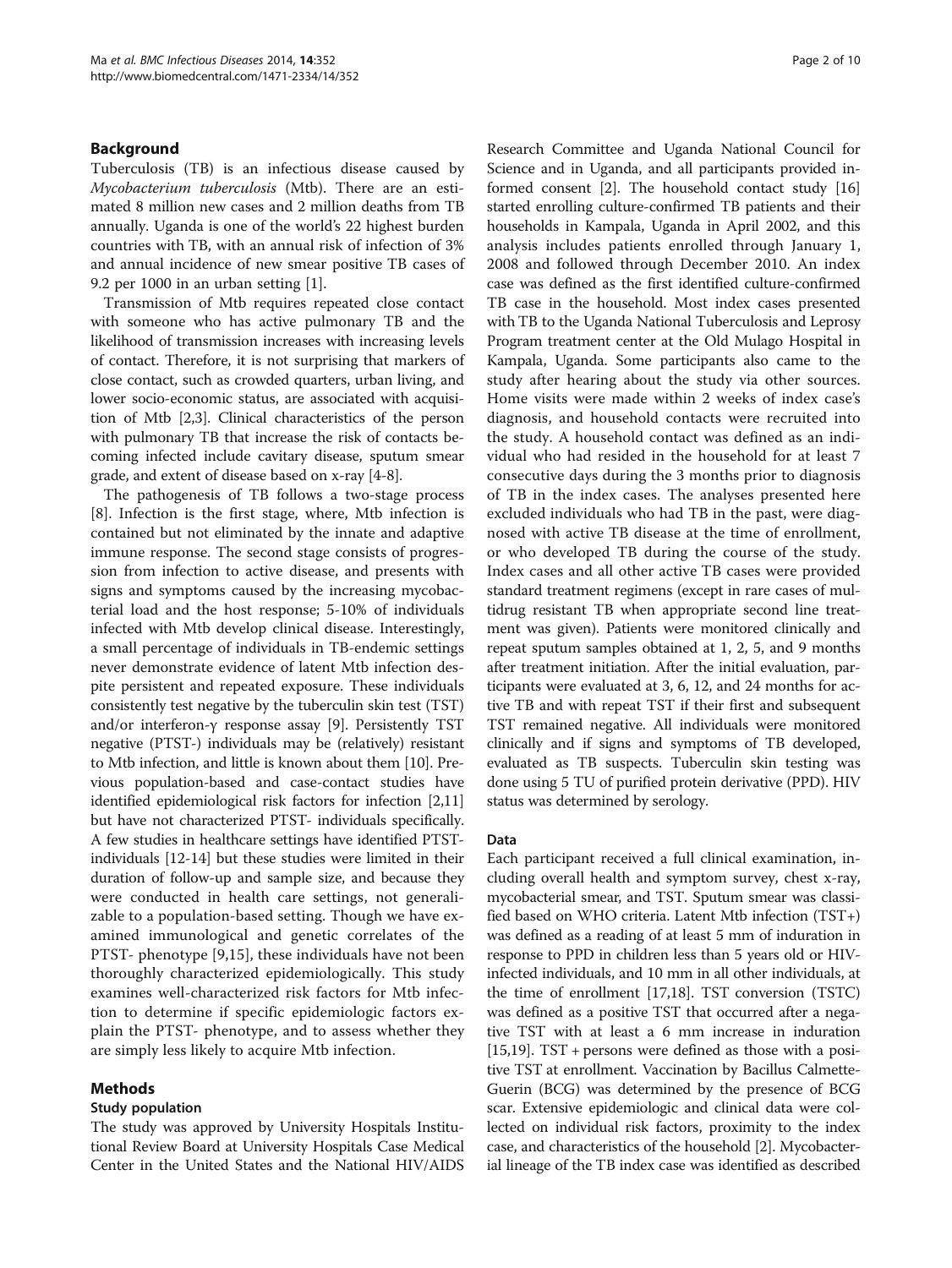by Wampande et al. [20] using the phylogenetic groupings proposed by Gagneux [21].

# Statistical analysis

Age categories were designated based on previous examination of clinically and immunologically defined groupings [22]. Comparisons were first made across the three clinical groups (PTST-, TSTC, and TST+), then by contrasting PTST- and TSTC versus TST + (baseline TST status comparison), and by PTST- to TSTC and TST + (PTST- vs. ever becoming TST positive) persons. Categorical variables were analyzed using the  $\chi^2$  test; because all continuous variables were skewed, they were analyzed using the Mann–Whitney U test. Multiple testing correction was done to account for 22 variable comparisons  $\times$  2 functionally independent  $\chi^2$  tests, resulting in an adjusted  $\alpha$  = 0.0011. Nominal *P*-values are provided in the Tables, with tests significant after correction for multiple testing indicated with asterisks (\*). SPSS version 20 was used.

# Ordinal regression

Multivariable logistic regression analyses, with baseline TST status as one outcome and longitudinal TST status (PTST-) as the other were initially conducted. However, we found that the same predictor variables were significantly associated with both outcomes (data not shown). Thus, we conducted an ordinal regression analysis to provide a multivariable analysis to identify which variables from the univariate analyses remained significant while controlling for the others. Logistic regression was applied to an ordinal response variable with order PTST- < TSTC < TST+, using a proportional-odds model as implemented in the VGAM package for R [23]. The model fit logit( $Pr(y \leq j)$ ) =  $\alpha + \beta x$  for  $j = 1$  (PTST-), 2 (TSTC). Validity of the proportional odds assumption was tested by a likelihood ratio test comparing models with and without the constraint that the odds ratio corresponding to each covariate was the same at each level of the response. A set of optimal covariates was obtained via forward stepwise selection, using  $P = 0.1$  as the threshold for entry.

# Risk score

Mandalakas et al. [11] developed a risk score for latent Mtb infection in children that included 10 variables that increased the likelihood of transmission, and consisted of clinical characteristics and proximity to the index case. While the ordinal regression illustrates the significance of individual risk factors in the context of others, this risk score captures an additive accumulation of risk factors. All but one of the variables included in their 10 point score were collected as part of our study (we did not ask "is the index case the child's primary caregiver?") (see Additional file 1 for complete list). We evaluated

this risk score and conducted statistical comparisons described above, stratified by age given its established confounding effect (Additional file 1: Tables S3 and S4). Mandalakas et al.'s risk score was developed for children, so we modified it for adults. Instead of including the mother as index case as risk category, we used the spouse of index case, and instead of the index case being the individual's primary care giver, we included whether the adult was the index case's primary caregiver (see Additional file 1). Thus, the score for adults went up to 10, and we retained this greater variability to increase the informativity of the score. The risk score was analyzed both as a categorical and quantitative variable. Mandalakas et al. proposed that a score  $\geq 6$  out of 10 was considered "high risk"; since our pediatric score only ranged to 9, we considered children with scores  $\geq 5$  and adults with scores  $\geq$ 6 to be "high risk".

# Results

Data were collected on 1318 individuals from 454 households from April 2002 to January 2008, in which 1210 household contacts had at least one year (12 months) of TSTs in individuals who were TST negative at baseline and did not develop culture-confirmed TB during two years of follow-up; 900 (74.4%) were TST + at baseline, 168 (13.8%) converted their TST, and 142 (11.7%) were persistently TST- (PTST-). The remaining 108 individuals were TST- at baseline but did not have follow-up TSTs (TST follow-up rate of 91.8%), and thus were excluded from this analysis. When individuals that were lost to follow-up were compared to those in the analysis dataset, the only difference was in the  $5-15$  age group ( $p = 0.008$ ), where 11.9% were lost to follow-up, compared to less than 10% for the other age groups (data not shown).

# Comparison of epidemiologic risk factors for PTST-, TSTC and TST + contacts

We found that there were no significant differences in the distributions of sex, HIV status, or presence of BCG scar across the 3 clinical groups (Table 1). There was a significant difference in the distribution of age groups across the 3 clinical groups, which was most pronounced for the 5 to 15 age group, in which 45.8% of PTST- were 5 to 15, compared to 28.0% and 26.3% of this age group in the TSTC and TST + categories  $(P < 0.0005)$ . PPD induration at baseline was also significantly different across groups ( $P < 0.0005$ ). To further examine this difference between PTST- and TSTC, we examined the proportion of HIV-negative individuals older than 5 years of age with TST induration greater than 5 mm (Additional file 1: Table S1), and found that there was a significantly greater proportion of TSTC with this more conservative TST cutoff. However, the more stringent 10 mm cutoff is more appropriate in this TB-endemic setting [18], given the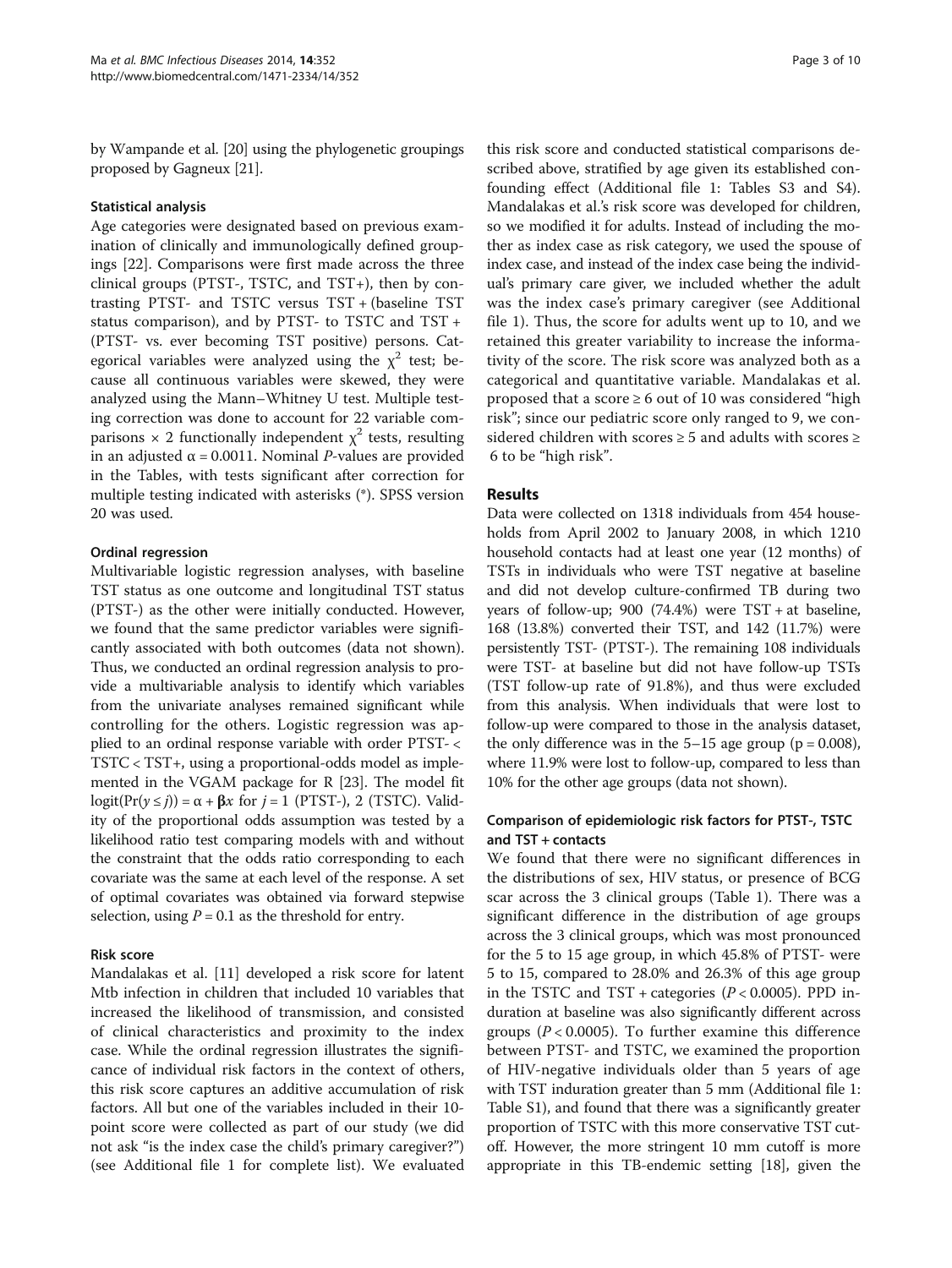|  |  | <b>Table 1 Population demographics</b> |
|--|--|----------------------------------------|
|--|--|----------------------------------------|

|                          | PTST- (N,%<br>of PTST-) | TSTC (N,%<br>of TSTC) | $TST + (N, %$<br>of $TST+$ ) | <b>Total</b> | Comparison<br>across 3 groups | Comparison<br>of PTST- vs.<br>$TSTC + TST+$ | Comparison<br>of PTST- and<br>TSTC vs. TST+ |
|--------------------------|-------------------------|-----------------------|------------------------------|--------------|-------------------------------|---------------------------------------------|---------------------------------------------|
| Age at baseline (years)  |                         |                       |                              |              |                               |                                             |                                             |
| 2 years or less          | 19 (13.4%)              | 22 (13.1%)            | 103(11.4%)                   | 144(11.9%)   |                               |                                             |                                             |
| >2 and equal to 5        | 27(19.0%)               | 24(14.3%)             | 93(10.3%)                    | 144(11.9%)   |                               |                                             |                                             |
| >5 or less than 15       | 65 (45.8%)              | 47 (28.0%)            | 237 (26.3%)                  | 349 (28.8%)  |                               |                                             |                                             |
| >15                      | 31 (21.8%)              | 75 (44.6%)            | 467 (51.9%)                  | 573 (47.3%)  |                               |                                             |                                             |
| All                      | 142                     | 168                   | 900                          | 1210         | $< 0.0005*$                   | $<0.0005*$                                  | $< 0.0005*$                                 |
| Sex                      |                         |                       |                              |              |                               |                                             |                                             |
| Female                   | 73 (51.4%)              | 98 (58.3%)            | 488 (54.2%)                  | 659 (54.5%)  |                               |                                             |                                             |
| Male                     | 69 (48.6%)              | 70 (41.7%)            | 412 (45.8%)                  | 551 (45.5%)  |                               |                                             |                                             |
| All                      | 142                     | 168                   | 900                          | 1210         | 0.456                         | 0.437                                       | 0.775                                       |
| <b>HIV status</b>        |                         |                       |                              |              |                               |                                             |                                             |
| Negative                 | 127 (91.4%)             | 157 (96.9%)           | 801 (92.5%)                  | 1085 (93%)   |                               |                                             |                                             |
| Positive                 | 12 (8.6%)               | $5(3.1\%)$            | 65 (7.5%)                    | 82 (7.0%)    |                               |                                             |                                             |
| All                      | 139                     | 162                   | 866                          | 1167         | 0.095                         | 0.430                                       | 0.277                                       |
| Presence of BCG scar     |                         |                       |                              |              |                               |                                             |                                             |
| No                       | 27 (19.0%)              | 32 (19.0%)            | 184 (20.4%)                  | 243 (20.1%)  |                               |                                             |                                             |
| Yes                      | 93 (65.5%)              | 117 (69.6%)           | 627 (69.7%)                  | 837 (69.2%)  |                               |                                             |                                             |
| Uncertain                | 22 (15.5%)              | 19 (11.3%)            | 89 (9.9%)                    | 130 (10.7%)  |                               |                                             |                                             |
| All                      | 142                     | 168                   | 900                          | 1210         | 0.381                         | 0.151                                       | 0.254                                       |
| PPD at baseline $(mm)^1$ |                         |                       |                              |              |                               |                                             |                                             |
| Mean (SD)                | 0.30(1.153)             | 1.87 (3.238)          | 15.91 (3.605)                |              | N/A                           | N/A                                         | N/A                                         |

PTST- = Persistently negative tuberculin skin test; TSTC = Tuberculin skin test converter; TST + = tuberculin skin test positive at baseline.

 $*$ indicates  $P$  value that is significant after multiple testing correction.

<sup>1</sup>Statistical comparisons of these three groups must account for age group; see further detail in Additional file 1.

potential for cross-reactivity with BCG vaccination and resulting misclassification, so the 10 mm cutoff was used for all further analyses.

Factors associated with transmission of Mtb and increased risk for Mtb infection (eg. share room/bed with index case) generally differed across all 3 clinical groups, with a gradual increase of the high-risk category from PTST- to TSTC to TST+, though not all comparisons achieved statistical significance after multiple testing correction (Tables 2 and 3). Characteristics associated with small homes, such as number of windows and number of rooms, were less common for PTST- compared to the other groups, though there was a reverse trend in number of people per room (Table 2). Muzigos, which are multifamily housing units with one or two rooms per family [2], were less common for individuals who were TST negative at baseline compared to those who were TST + at baseline ( $P = 0.001$ ); this may represent poorer socioeconomic status and/or close living quarters. Clinical characteristics of the index case, such as presence of cavitary disease and increased growth of Mtb on smear, followed a similar trend (Table 3), with increasing severity of

TB disease in the index case more common in TSTC and TST+. There was a significantly different distribution in relationship to the index case in individuals who were baseline TST negative versus TST positive  $(P = 0.003)$ ; there were more spouses or parents of the index case among TST + persons than among PTST- and TSTC (Table 2). There was no association between Mtb lineage in the index case and clinical group. In addition, we divided the PTST- group into those who were TSTat 12 months but lost to follow-up prior to the 24 month visit, versus those we were TST- at 24 months and found no differences between groups (Additional file 1: Table S2).

# Ordinal regression analysis

Since we observed that the prevalence of individual risk factors was highest in TST+, followed by TSTC and then PTST-, we conducted an ordinal regression analysis (Table 4). Because of the parameterization of this model, an odds ratio > 1 is interpreted as increased "risk" of PTST- vs. TSTC, and an increased "risk" of TSTC vs. TST+. Thus, individuals age > 15 (OR = 0.43  $P < 0.01$ )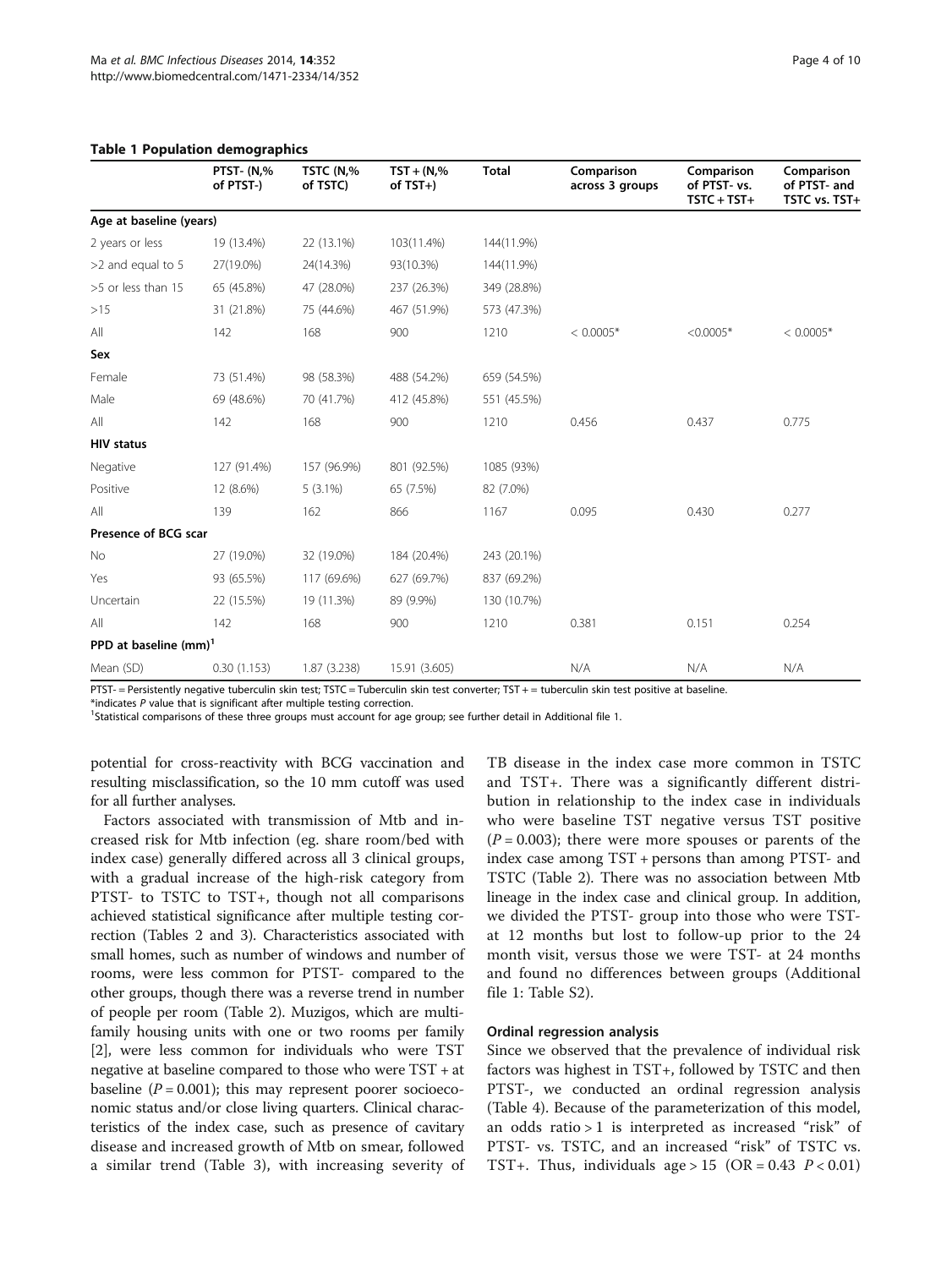# Table 2 Individual epidemiological measures

|                             | marviaga epiaemologi<br>PTST-        | TSTC         | $TST+$        | Total        | Statistical<br>comparison<br>across 3 groups | <b>Statistical</b><br>comparison<br>of PTST- vs.<br>$TSTC + TST+$ | Statistical<br>comparison<br>of $PTST - +$<br>TSTC vs. TST+ |
|-----------------------------|--------------------------------------|--------------|---------------|--------------|----------------------------------------------|-------------------------------------------------------------------|-------------------------------------------------------------|
| Share bed with index case   |                                      |              |               |              |                                              |                                                                   |                                                             |
| No                          | 122 (85.9%)                          | 140 (83.3%)  | 698 (77.6%)   | 960 (79.3%)  |                                              |                                                                   |                                                             |
| Yes                         | 20 (14.1%)                           | 28 (16.7%)   | 202 (22.4%)   | 250 (20.7%)  |                                              |                                                                   |                                                             |
| All                         | 142                                  | 168          | 900           | 1210         | 0.028                                        | 0.039                                                             | 0.009                                                       |
| Share room with index case  |                                      |              |               |              |                                              |                                                                   |                                                             |
| No                          | 65 (45.8%)                           | 83 (49.4%)   | 297 (33.0%)   | 445 (36.8%)  |                                              |                                                                   |                                                             |
| Yes                         | 77 (54.2%)                           | 85 (50.6%)   | 603 (67.0%)   | 765 (63.2%)  |                                              |                                                                   |                                                             |
| All                         | 142                                  | 168          | 900           | 1210         | $<0.0005*$                                   | $<0.0005*$                                                        | $< 0.0005*$                                                 |
| Share meals with index case |                                      |              |               |              |                                              |                                                                   |                                                             |
| No                          | 14 (9.9%)                            | 16 (9.5%)    | 65 (7.2%)     | 95 (7.9%)    |                                              |                                                                   |                                                             |
| Yes                         | 128 (90.1%)                          | 152 (90.5%)  | 835 (92.8%)   | 1115 (92.1%) |                                              |                                                                   |                                                             |
| All                         | 142                                  | 168          | 900           | 1210         | 0.380                                        | 0.344                                                             | 0.166                                                       |
|                             | Type of house (muzigo vs other)      |              |               |              |                                              |                                                                   |                                                             |
| Not Muzigo                  | 75 (52.8%)                           | 95 (56.9%)   | 397 (44.4%)   | 567 (47.1%)  |                                              |                                                                   |                                                             |
| Muzigo                      | 67 (47.2%)                           | 72 (43.1%)   | 497 (55.6%)   | 636 (52.9%)  |                                              |                                                                   |                                                             |
| All                         | 142                                  | 167          | 894           | 1203         | 0.004                                        | 0.148                                                             | $0.001*$                                                    |
|                             | Frequency of contact with index case |              |               |              |                                              |                                                                   |                                                             |
| <1 day/wk                   | $1(0.7\%)$                           | $2(1.2\%)$   | 19 (2.1%)     | 22 (1.8%)    |                                              |                                                                   |                                                             |
| $1-3$ day                   | $6(4.2\%)$                           | $7(4.2\%)$   | 38 (4.2%)     | 51 (4.2%)    |                                              |                                                                   |                                                             |
| 4-6 days                    | 7 (4.9%)                             | $5(3.0\%)$   | 24 (2.7%)     | 36 (3.0%)    |                                              |                                                                   |                                                             |
| daily                       | 129 (90.1%)                          | 153 (91.1%)  | 816 (90.7%)   | 1097 (90.7%) |                                              |                                                                   |                                                             |
| Total                       | 142                                  | 167          | 897           | 1206         | 0.740                                        | 0.536                                                             | 0.593                                                       |
|                             | Time spent with index case (hours)   |              |               |              |                                              |                                                                   |                                                             |
| <1                          | $3(2.1\%)$                           | $5(3.0\%)$   | 19 (2.1%)     | 27 (2.3%)    |                                              |                                                                   |                                                             |
| $2 - 6$                     | 17 (12.1%)                           | 16 (9.5%)    | 78 (8.8%)     | 111 (9.3%)   |                                              |                                                                   |                                                             |
| $7 - 12$                    | 70 (49.6%)                           | 87 (51.8%)   | 511 (57.5%)   | 668 (55.8%)  |                                              |                                                                   |                                                             |
| $13 - 18$                   | 29 (20.6%)                           | 38 (22.6%)   | 162 (18.2%)   | 229 (19.1%)  |                                              |                                                                   |                                                             |
| >18                         | 22 (15.6%)                           | 22 (13.1%)   | 118 (13.3%)   | 162 (13.5%)  |                                              |                                                                   |                                                             |
| Total                       | 141                                  | 168          | 888           | 1197         | 0.659                                        | 0.339                                                             | 0.539                                                       |
| Number of windows in house  |                                      |              |               |              |                                              |                                                                   |                                                             |
| Mean (SD)                   | 2.6(2.773)                           | 2.64(2.475)  | 1.87(2.056)   |              | $<0.0005*$                                   | $< 0.0005*$                                                       | 0.029                                                       |
| Number of rooms in house    |                                      |              |               |              |                                              |                                                                   |                                                             |
| Mean (SD)                   | 3.44 (3.183)                         | 3.26 (2.541) | 2.70 (2.383)  |              | $<0.0005*$                                   | $< 0.0005*$                                                       | 0.041                                                       |
| # People in household/room  |                                      |              |               |              |                                              |                                                                   |                                                             |
| Mean                        | 7.80 (5.235)                         | 6.76(4.129)  | 6.10(3.672)   |              | $<0.0005*$                                   | $< 0.0005*$                                                       | $< 0.0005*$                                                 |
| Number of TB cases in home  |                                      |              |               |              |                                              |                                                                   |                                                             |
| Mean                        | 1.67(0.98)                           | 1.66(0.867)  | $1.61$ (.896) |              | 0.985                                        | 0.363                                                             | 0.799                                                       |
| Relationship to index case  |                                      |              |               |              |                                              |                                                                   |                                                             |
| Spouse                      | 6 (4.2%)                             | 10 (6.0%)    | 122 (13.6%)   | 138 (11.4%)  |                                              |                                                                   |                                                             |
| Parent                      | $3(2.1\%)$                           | $5(3.0\%)$   | 48 (5.3%)     | 56 (4.6%)    |                                              |                                                                   |                                                             |
| Sibling                     | 23 (16.2%)                           | 22 (13.1%)   | 113 (12.6%)   | 158 (13.1%)  |                                              |                                                                   |                                                             |
| Avuncular                   | 24 (16.9)                            | 29 (17.3%)   | 128 (14.2%)   | 181 (15.0%)  |                                              |                                                                   |                                                             |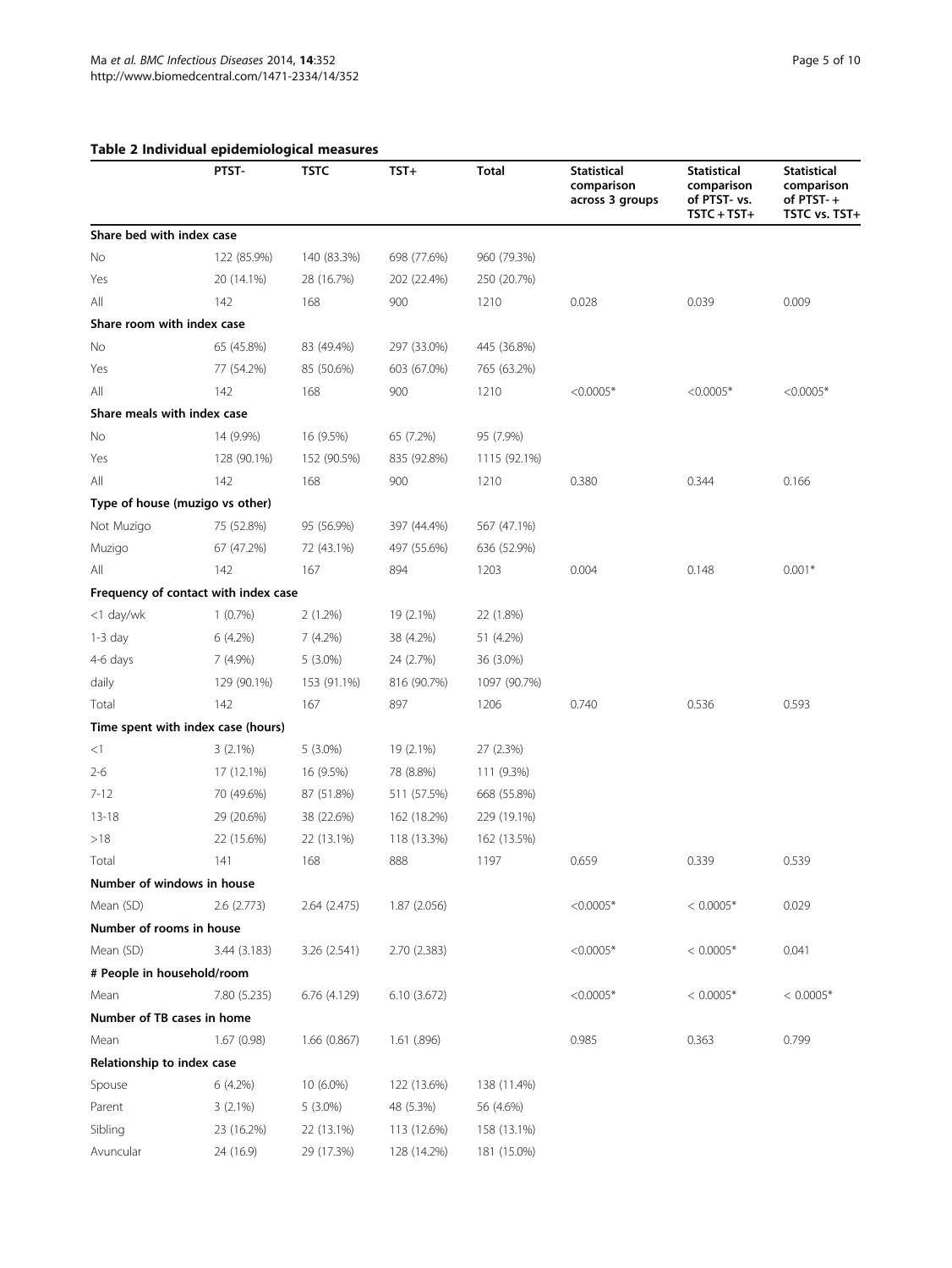| Child             | 59 (41.5%) | 66 (39.3%) | 325 (36.1%) | 450 (37.2%) |       |       |       |
|-------------------|------------|------------|-------------|-------------|-------|-------|-------|
| Grandparent/Child | $3(2.1\%)$ | $4(2.4\%)$ | 18 (2.0%)   | $25(2.1\%)$ |       |       |       |
| Unrelated         | 21 (14.8%) | 27 (16.1%) | 126 (14.0%) | 174 (14.4%) |       |       |       |
| Other relative    | $3(2.1\%)$ | $5(3.0\%)$ | $20(2.2\%)$ | 28 (2.3%)   |       |       |       |
| Total             | 142        | 168        | 900         | 1210        | 0.060 | 0.102 | 0.003 |

Table 2 Individual epidemiological measures (Continued)

PTST- = Persistently negative tuberculin skin test; TSTC = Tuberculin skin test converter; TST + = tuberculin skin test positive at baseline.  $*$ indicates  $P$  value that is significant after multiple testing correction.

that slept in the same room as the index case (OR 0.66  $P < 0.01$ ) were less likely to be PTST-, and increasing number of windows in the home (beta = 1.10  $P < 0.01$ ) and greater number of people in the home (beta = 1.03  $P < 0.01$ ) were also associated with PTST-. The same interpretation can be made for TSTC versus baseline TST+. Thus, age, sleeping with the index case, ventilation, and crowding were independently associated with increased

risk of TST conversion versus PTST-, and TST conversion versus pre-existing latent Mtb infection.

#### Risk score

Next, we examined a risk score (Figure 1) [11], that was evaluated differently for children less than 15 years old (Additional file 1: Table S3) versus adults 15 years and older (Additional file 1: Table S4). Because our earlier

# Table 3 Clinical characteristics of index case by clinical group

|                                             | PTST-            | <b>TSTC</b>      | $TST+$           | All         | $x^2$ across<br>all 3 groups | $\chi^2$ for PTST-+<br>TSTC vs. TST+ | $x^2$ for PTST- vs.<br>TSTC and TST+ |
|---------------------------------------------|------------------|------------------|------------------|-------------|------------------------------|--------------------------------------|--------------------------------------|
| <b>Presence of Cavitary Disease</b>         |                  |                  |                  |             |                              |                                      |                                      |
| No                                          | 74 (53.2%)       | 75 (45.5%)       | 306 (34.7%)      | 455 (38.4%) |                              |                                      |                                      |
| Yes                                         | 65 (46.8%)       | 90 (54.5%)       | 576 (65.3%)      | 731 (61.6%) |                              |                                      |                                      |
| All                                         | 139              | 165              | 882              | 1186        | $< 0.005*$                   | $< 0.005*$                           | $< 0.005*$                           |
| Baseline Extent of disease on chest x-ray   |                  |                  |                  |             |                              |                                      |                                      |
| Normal                                      | 18 (12.9%)       | $9(5.5\%)$       | 40 (4.5%)        | 67 (5.6%)   |                              |                                      |                                      |
| Minimal                                     | 22 (15.8%)       | 22 (13.3%)       | 81 (9.2%)        | 125 (10.5%) |                              |                                      |                                      |
| Moderate                                    | 58 (41.7%)       | 76 (46.1%)       | 305 (34.6%)      | 439 (37.0%) |                              |                                      |                                      |
| Advanced                                    | 41 (29.5%)       | 58 (35.2%)       | 456 (51.7%)      | 555 (46.8%) |                              |                                      |                                      |
| All                                         | 139              | 165              | 882              | 1186        | $< 0.005*$                   | $< 0.005*$                           | $< 0.005*$                           |
| High Index case Smear                       |                  |                  |                  |             |                              |                                      |                                      |
| None                                        | 4(2.8%)          | $3(1.8\%)$       | 14 (1.6%)        | 21 (1.7%)   |                              |                                      |                                      |
| Scanty                                      | 5(3.5%)          | $1(0.6\%)$       | 11 (1.2%)        | 17 (1.4%)   |                              |                                      |                                      |
| $1+$                                        | 13 (9.2%)        | $4(2.4\%)$       | 21 (2.3%)        | 38 (3.1%)   |                              |                                      |                                      |
| $2+$                                        | 31 (21.8%)       | 39 (23.2%)       | 89 (9.9%)        | 159 (13.1%) |                              |                                      |                                      |
| $3+$                                        | 89 (62.7%)       | 121 (72%)        | 765 (85%)        | 975 (80.6%) |                              |                                      |                                      |
| Total                                       | 142              | 168              | 900              | 1210        | $< 0.005*$                   | $< 0.005*$                           | $< 0.005*$                           |
| Duration of Cough prior to treatment (days) |                  |                  |                  |             |                              |                                      |                                      |
| Mean (SD)                                   | 123.48 (155.876) | 118.75 (124.032) | 119.49 (119.597) |             | 0.150                        | 0.057                                | 0.998                                |
| Mycobacterial lineage                       |                  |                  |                  |             |                              |                                      |                                      |
| Lineage 4 Uganda                            | 57 (46.3%)       | 71 (47.7%)       | 415 (54.0%)      | 543 (52.2%) |                              |                                      |                                      |
| Lineage 4 non_Uganda                        | 49 (39.8%)       | 60 (40.3%)       | 280 (36.4%)      | 389 (37.4%) |                              |                                      |                                      |
| Lineage 3                                   | 17 (13.8%)       | 18 (12.1%)       | 74 (9.6%)        | 109 (10.5%) |                              |                                      |                                      |
| Total                                       | 123              | 149              | 769              | 1041        | 0.308                        | 0.101                                | 0.269                                |

PTST- = Persistently negative tuberculin skin test; TSTC = Tuberculin skin test converter; TST + = tuberculin skin test positive at baseline; CI = confidence interval. Lineage 4 is also known as Euro-American and Lineage 3 is also known as Central Asian [20].

 $*$ indicates  $P$  value that is significant after multiple testing correction.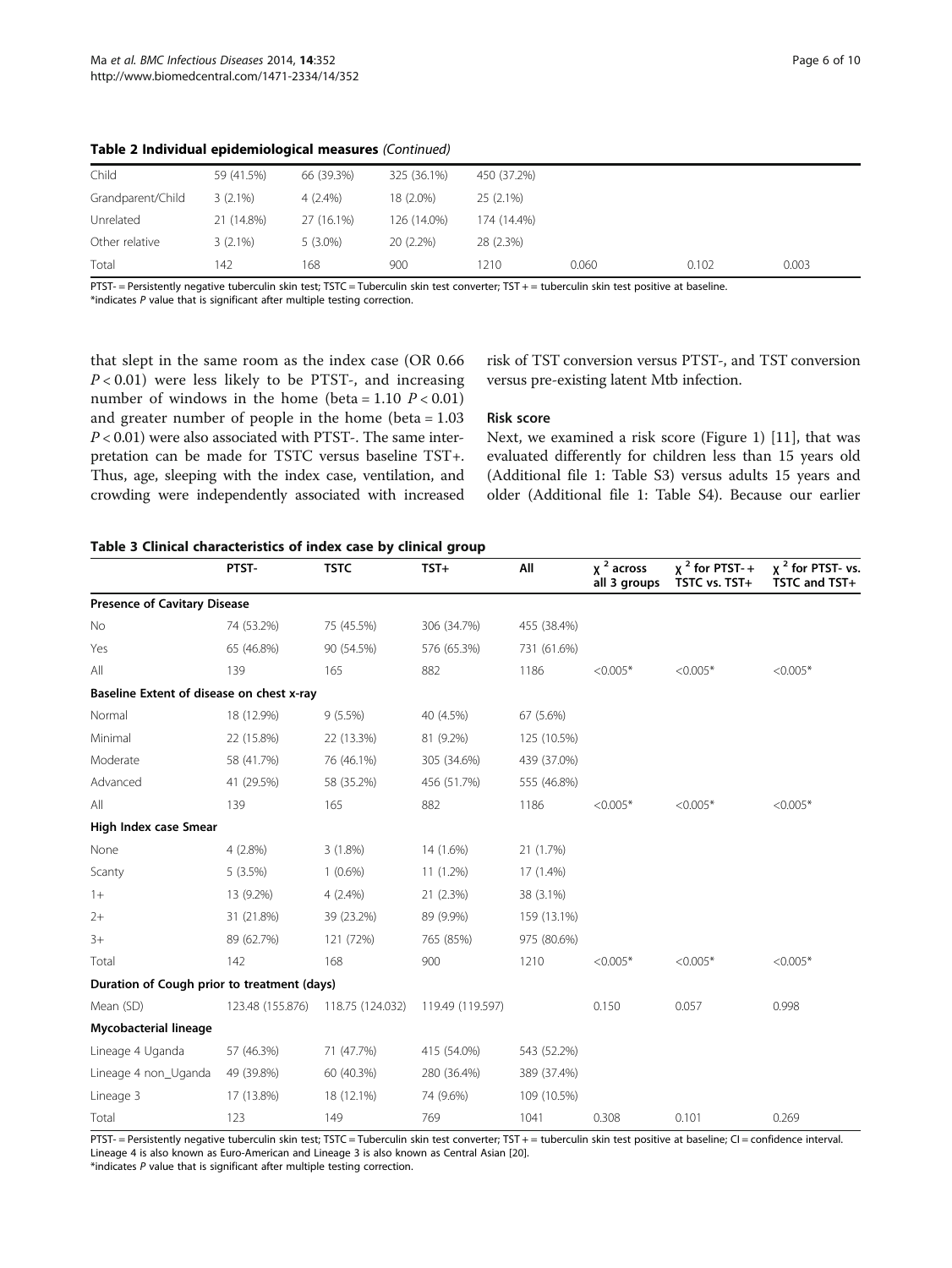| Predictor          |           | Univariate model |        |           | Multivariable model |        |
|--------------------|-----------|------------------|--------|-----------|---------------------|--------|
|                    | <b>OR</b> | 95% CI           | P      | <b>OR</b> | 95% CI              | Ρ      |
| Intercept 1        |           |                  |        | 0.146     | (0.090, 0.24)       |        |
| Intercept 2        |           |                  |        | 0.400     | (0.25, 0.65)        |        |
| Age 2-5 vs 0-2     | 1.43      | (0.88, 2.32)     | 0.15   | 1.34      | (0.82, 2.20)        | 0.24   |
| Age 5-15 vs. 0-2   | 1.24      | (0.82, 1.89)     | 0.31   | 1.04      | (0.68, 1.60)        | 0.85   |
| Age 15+ vs 0-2     | 0.553     | (0.37, 0.84)     | < 0.01 | 0.431     | (0.28, 0.66)        | < 0.01 |
| No. of Windows     | 1.145     | (1.09, 1.21)     | < 0.01 | 1.097     | (1.02, 1.18)        | < 0.01 |
| Sleep in Same Room | 0.559     | (0.43, 0.72)     | < 0.01 | 0.66      | (0.48, 0.89)        | < 0.01 |
| People in Home     | 1.070     | (1.04, 1.10)     | < 0.01 | 1.033     | (1.00, 1.07)        | < 0.01 |

Table 4 Ordinal regression analysis of PTST- vs TSTC and TSTC vs TST+

PTST- = Persistently negative tuberculin skin test; TSTC = Tuberculin skin test converter; TST + = tuberculin skin test positive at baseline; CI = confidence interval. Univariate model results show results for each variable one at a time, while the multivariable model includes all variables. Model parameterized as logit(Pr(y  $\leq j$ )) =  $\alpha$  + **β**x for  $j = 1$  (PTST-), 2 (TSTC). Each OR shows the odds or PTST vs TSTC and also TSTC vs TST + .

analyses (Table 1) showed that age was a significant predictor of TST status and thus a confounder, we stratified by age group at the outset. This risk score demonstrated that all the children were highly exposed, with 95% having scores of 5 and above (Table 5). Furthermore, we observed no significant difference in the distribution of scores between the 3 clinical groups for the 0–2 and 2–5 age groups. In the 5–15 age group only, there were significant differences across the three groups  $(P = 0.009)$ . In adults, there was no significant difference between the clinical groups in the distribution of the scores. Adults had a slightly lower degree of risk, with the percentage of individuals with scores of 6 and above ranging between 74.2% in PTST- to 90.8% in TSTC, though

this difference was not statistically significant (Table 5 and Additional file 1: Table S4). When analyzing the risk score as a quantitative variable (Figure 1), the same conclusions can be drawn, with significant differences only occurring in the  $5-15$  age group (P = 0.006).

Then, we stratified the adults into high and low risk groups according to this risk score, and re-analyzed the variables that were significant in our earlier analyses in Tables 2 and 3 but were not part of the risk score. Results are shown in Table 6. In the high-risk group, there were no longer differences between PTST- individuals and TSTC and TST+. Interestingly, this analysis demonstrated that the variables that were significant in the ordinal regression were no longer significant after

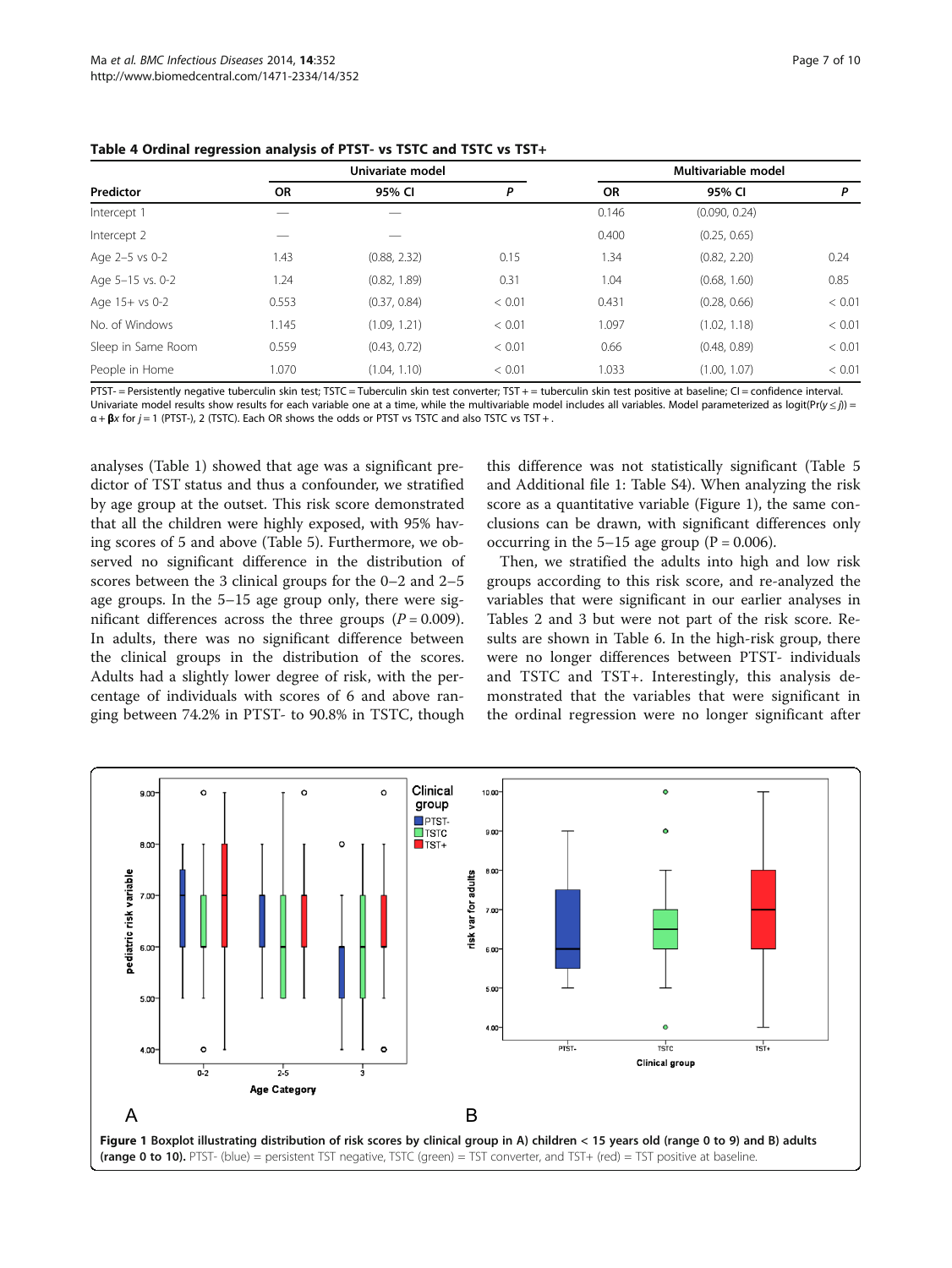Table 5 Number of individuals by clinical group considered "high risk" according to Mandalakas et al. criteria

|                     | PTST-         | <b>TSTC</b>   | TST+            |
|---------------------|---------------|---------------|-----------------|
| 2 years or less     | 19/19 (100%)  | 21/22 (95.5%) | 101/103 (98.1%) |
| $>2$ and equal to 5 | 27/27 (100%)  | 24/24 (100%)  | 93/93 (100%)    |
| >5 or less than 15  | 62/65 (95.4%) | 45/47 (95.7%) | 231/237 (97.5%) |
| >15                 | 23/31 (74.2%) | 68/75 (90.7%) | 410/467 (87.8%) |

"High risk" is defined as a pediatric risk score ≥5 out of 9, or an adult risk score ≥6 out of 10. Components of the risk score can be found in the Additional file 1, No statistically significant differences seen across clinical groups within age group  $(p > 0.05)$ .

PTST- = Persistently negative tuberculin skin test; TSTC = Tuberculin skin test converter; TST + = tuberculin skin test positive at baseline.

accounting for an accumulation of other factors. Differences between individuals that were TST negative versus positive at baseline persisted (P < 0.0005, Table 6).

# **Discussion**

Although many studies have evaluated risk factors for Mtb infection, few have looked at PTST- individuals. This large longitudinal study provides a unique opportunity to consider epidemiological factors associated with relative resistance to Mtb infection. Our study assessed household factors, individual factors, and index case characteristics that have been previously associated with presence of Mtb infection [2,4,5,11]. Several factors related to exposure intensity showed increasing prevalence from PTST- to TSTC to TST+. However, these risk factors do not exist in isolation, so the examination of a risk score such as

that developed by Mandalakas et al. [11] may be more appropriate, as it reflects an accumulation of risk factors. We observed no significant differences in risk score distribution by TST status except in the 5–15 age group. Thus, when considering epidemiologic risk as an accumulation of risk factors, PTST- is not determined by decreased epidemiologic risk in young children and adults.

The 5–15 age group is the only group where differences were seen in the epidemiologic risk score between PTST-, TSTC and TST+. There are several possible explanations for this observation. First, children in this age group start attending school, and thus may start to have exposure to TB cases outside the home. Second, we have previously observed a significant difference in Mtbspecific interferon-γ responses in 5–15 year olds compared to younger children [22], reflecting the so-called "golden age of immunity". The risk of progression from infection to disease is also lowest in the 5–10 year range [24], further reflecting a developing immune response.

One of the major characteristics of the PTST- group is a significantly younger age distribution that likely reflects less cumulative exposure to Mtb. Though sharing a bed was significantly different in the three clinical groups, this is likely because the youngest individuals are PTST-, and children are most likely to share a bed with their parent. When analyses were stratified by age group, factors such as sharing meals with the index case, severity of disease in the index case, crowding, and poor ventilation, that were previously statistically significant no longer were associated (data not shown). TST induration at baseline was also

Table 6 Examination of "high risk" adults (age > 15) for key risk factors (N (%))

|           | PTST-                                     | <b>TSTC</b> | $TST+$      | Comparison<br>across all 3 groups | <b>Comparison of PTST-</b><br>$vs$ TSTC + TST+ | <b>Comparison of PTST-</b><br>and TSTC vs TST+ |
|-----------|-------------------------------------------|-------------|-------------|-----------------------------------|------------------------------------------------|------------------------------------------------|
|           | <b>Characteristics of household</b>       |             |             |                                   |                                                |                                                |
|           | Number of windows in house                |             |             |                                   |                                                |                                                |
| Mean (SD) | 3.48(3.25)                                | 3.10(2.78)  | 1.93(2.03)  | < 0.0005                          | 0.056                                          | < 0.0005                                       |
|           | Number of rooms in house                  |             |             |                                   |                                                |                                                |
| Mean (SD) | 4.26(4.06)                                | 3.87(3.23)  | 2.77(2.42)  | 0.002                             | 0.096                                          | < 0.0005                                       |
|           | # People in household/room                |             |             |                                   |                                                |                                                |
| Mean (SD) | 8.22 (7.30)                               | 7.30 (5.88) | 5.99 (3.93) | 0.198                             | 0.259                                          | 0.030                                          |
|           | Characteristics of index case             |             |             |                                   |                                                |                                                |
|           | Presence of cavitary disease              |             |             |                                   |                                                |                                                |
| No.       | 12 (54.5%)                                | 28 (42.4%)  | 155 (38.4%) |                                   |                                                |                                                |
| Yes       | 10 (45.5%)                                | 38 (57.6%)  | 249 (61.6%) | 0.290                             | 0.181                                          | 0.231                                          |
|           | Baseline extent of disease on chest x-ray |             |             |                                   |                                                |                                                |
| Normal    | 3 (13.6%)                                 | $5(7.6\%)$  | 13 (3.2%)   |                                   |                                                |                                                |
| Minimal   | 5 (22.7%)                                 | 7 (10.6%)   | 44 (10.9%)  |                                   |                                                |                                                |
| Moderate  | 7(31.8%)                                  | 29 (43.9%)  | 145 (35.9%) |                                   |                                                |                                                |
| Advanced  | 7(31.8%)                                  | 25 (37.9%)  | 202 (50.0%) | 0.069                             | 0.085                                          | 0.033                                          |

"High risk" defined as a score ≥ 6 out of 10 on risk score (based on Mandalakas et al. criteria).

PTST- = Persistently negative tuberculin skin test; TSTC = Tuberculin skin test converter; TST + = tuberculin skin test positive at baseline.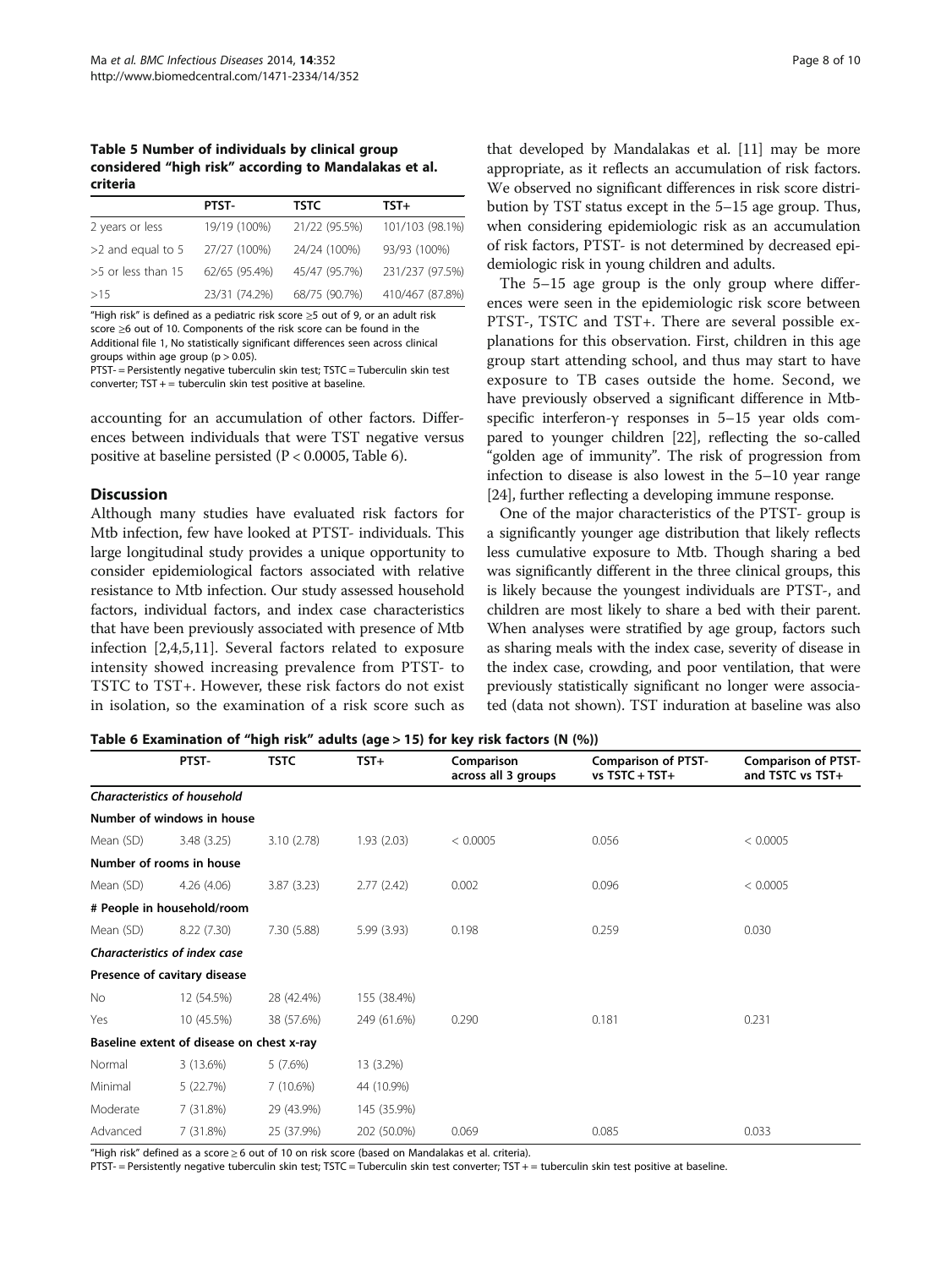significantly different between PTST- and TSTC [15,25], suggesting that some individuals who were TST- at enrollment were progressing toward TST conversion, or perhaps that standard TST cutoff values resulted in misclassification.

A limitation of this analysis is that we did not conduct interferon-γ response assays (IGRA), on these study subjects to verify Mtb infection status. Many of these study participants were enrolled prior to the availability of the highly Mtb-specific IGRA. IGRAs were designed to avoid concerns of cross-reactivity with BCG and to allay concerns about boosting effects after repeated TSTs [19,26,27]. Indeed, our previous work shows that TSTC have a higher whole blood interferon-γ response at baseline than PTST- [15], so it is possible that an IGRA would have distinguished these two groups at baseline. However, the sensitivity [26,27] and cost-effectiveness [28] of IGRAs in TB-endemic settings is still a topic of debate. In addition, the risk score developed by Mandalakas et al. [11] can be used as a proxy for assessing infection, and the authors propose their risk score could be used in lieu of the TST or IGRA. However, this risk score has not been validated in independent studies, and in fact, our results suggest that the score does not associate with latent Mtb infection as was its developed purpose. In addition, the population studied by Mandalakas et al. was restricted to HIV negative individuals. Though our analyses included HIV positive individuals, their influence on the analysis was minimal, as only 1.7% of 0–2 year olds and 2.6% of 2–5 year olds were HIV positive. Furthermore, studies have shown that IGRA positivity is associated with indicators of recent and close Mtb exposure [26,27], which we have captured with the risk score. Another limitation is that there may be unmeasured exposure factors that could characterize PTSTindividuals. We believe this is unlikely because our data collection was extensive.

# Conclusions

In summary, we examined a number of well-established variables associated with Mtb infection and disease, and found that a risk score consisting of factors associated with transmission of Mtb did not distinguish PTST- individuals from those who eventually convert their TST or were TST positive at baseline. There are likely host factors, such as host genetics [9] and immune response [15] that explain why these individuals remain relatively resistant to Mtb infection. Alternatively, unmeasured components of shared environment, such as nutrition [29,30] or quantity of Mtb bacilli in the air [31-33], may potentially explain why some individuals remain PTST-. Further study is needed to examine the combined influences of genetics, immunology, and nutrition on resistance to Mtb infection, as well as explore additional epidemiological factors.

# Additional file

#### Additional file 1: Supplemental material.

#### Abbreviations

BCG: Bacille Calmette-Guérin vaccine; HIV: Human immunodeficiency virus; Mtb: Mycobacterium tuberculosis; PPD: Purified protein derivative; PTST: Persistently tuberculin skin test negative; TB: Tuberculosis; TST: Tuberculin skin test; TSTC: Tuberculin skin test converter; TST+: Tuberculin skin test positive.

#### Competing interests

There are no competing interests to report.

#### Authors' contributions

NM helped design the study, conducted the data analysis, conducted the literature of the review of the paper, and helped write all sections of the paper. SZ supervised the field activities and data quality assurance and control, and contributed to writing the paper. LLM supervised data quality and control of the study, created the analysis dataset, and edited all sections of the paper. MN helped supervise field activities of the study and helped write the paper. EMW conducted the lineage analysis. BAT contributed to the Results and Discussion sections of the paper. BO participated in field activities and helped write the paper. RPI conducted statistical analyses and helped write the paper. MLJ conducted the lineage analysis and supervised field activities. EM supervised the field activities and helped write the paper. HMK supervised the field activities and directed its implementation, and provided comments on the paper. WHB designed the study and directed its implementation, and helped write the paper. CMS designed the study and directed its implementation, designed the study's analytic strategy, conducted data analyses, conducted the literature review, and wrote all sections of the paper. All authors read and approved the final manuscript.

#### Acknowledgments

We would like to acknowledge the invaluable contribution made by the study medical officers, health visitors, laboratory and data personnel: Dr. Lorna Nshuti, Dr. Christopher Whalen, Allan Chiunda, Mark Breda, Dennis Dobbs, Hussein Kisingo, Albert Muganda, Yusuf Mulumba, Deborah Nsamba, Barbara Kyeyune, Faith Kintu, Gladys Mpalanyi, Janet Mukose, Grace Tumusiime, and Philo Nassozi. We would like to acknowledge and thank Dr. Francis Adatu Engwau, Head of the Uganda National Tuberculosis and Leprosy Program, for his support of this project. We would like to acknowledge the medical officers, nurses and counselors at the National Tuberculosis Treatment Centre, Mulago Hospital, the Ugandan National Tuberculosis and Leprosy Program and the Uganda Tuberculosis Investigation Bacteriological Unit, Wandegeya, for their contributions to this study. This study would not be possible without the generous participation of the Ugandan patients and families.

The Kawempe Community Health Study, which forms the basis of this project, was funded entirely by the Tuberculosis Research Unit (grant N01-AI95383 and HHSN266200700022C/ N01-AI70022 from the National Institutes of Health National Institute of Allergy and Infectious Diseases, awarded to WHB). This work was also supported in part by the National Institutes of Health National Heart Lung and Blood Institutes (NHLBI) grant R01HL096811 awarded to CMS.

#### Author details

<sup>1</sup>Department of Medicine, Case Western Reserve University, 2103 Cornell Rd, Wolstein Research Building room 1316, Cleveland, OH 44106, USA. 2 Department of Epidemiology & Biostatistics, Case Western Reserve University, 2103 Cornell Rd, Wolstein Research Building room 1316, Cleveland, OH 44106, USA. <sup>3</sup>Uganda - CWRU Research Collaboration Makerere University and Mulago Hospital, Kampala, Uganda. <sup>4</sup>College of Health Sciences, Makerere University and Mulago Hospital, Kampala, Uganda.

Received: 18 February 2014 Accepted: 18 June 2014 Published: 27 June 2014